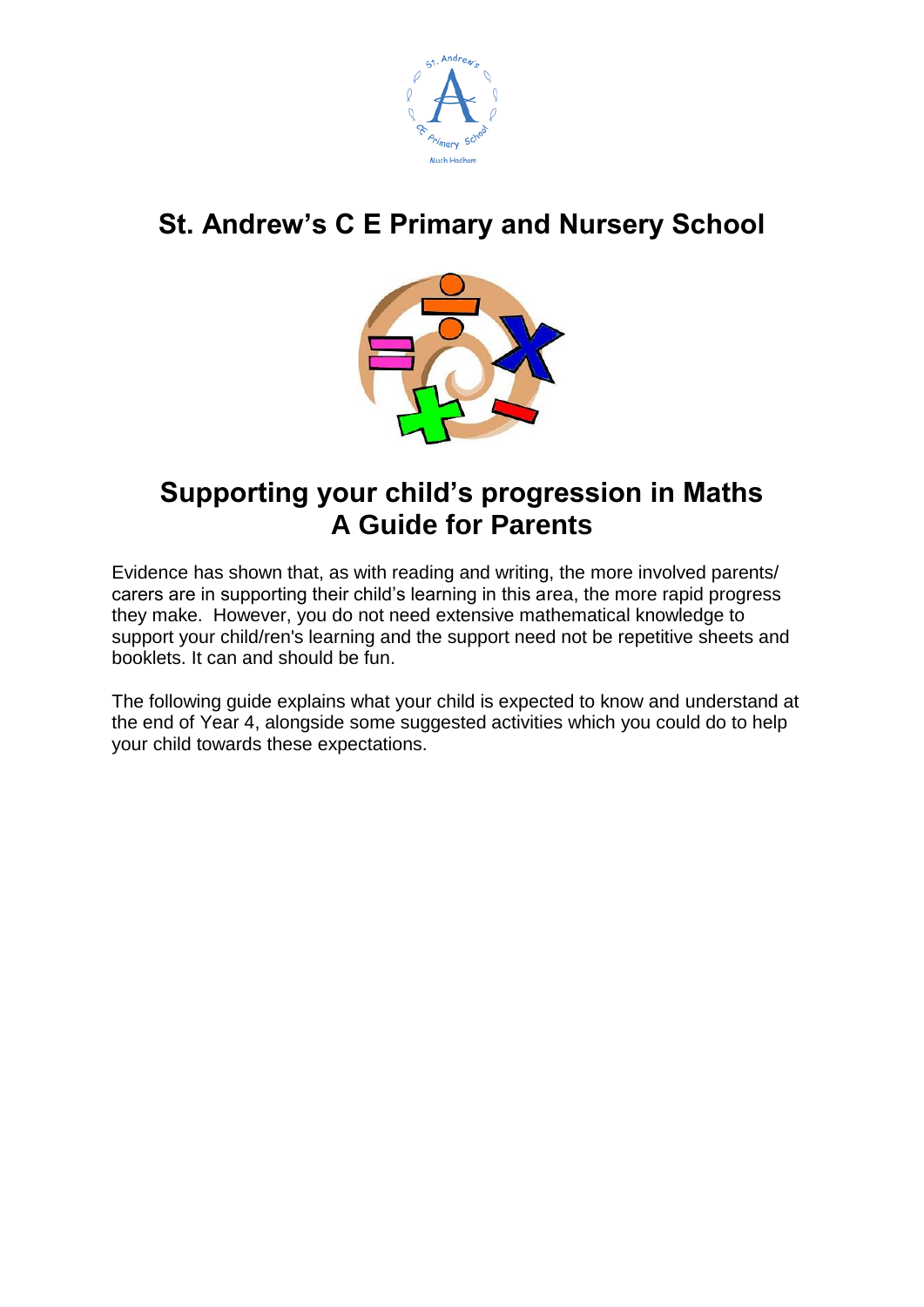## **The Year 4 Learner**

#### **Working mathematically**

By the end of year 4, children will apply their understanding of maths to solve a wide variety of problems with more than one step and be expected to prove their thinking through pictures, jottings and conversations. They will continue to make connections between different areas of maths and ask their own questions, working in an organised way to find solutions which help them identify common patterns or any errors more easily.

Please see the ideas in the sections below which will provide your child with a range of opportunities to work mathematically. These are additional activities that will be beneficial alongside weekly maths homework.

#### **Number**

## **Counting and understanding numbers**

Children will be very familiar with numbers that have up to 4 digits and will be able to order and compare by showing them in different ways such as on a tape measure or using hands-on resources. Using their understanding of place value (how the value of each digit changes depending on its position in the number), children will be able to partition (break and make) numbers in different ways e.g. 2345 = 2000 and 300 and 40 and 5 but could also represent this as 1000 and 1000 and 200 and 100 and 40 and 5 or 2000 and 200 and 145. They will work with numbers securely up to 10,000 and may begin to count beyond in 1s, 10s, 100s and 1000s. They will use this to help them find 10, 100 or 1000 more or less than any given number. They will multiply and divide whole numbers by 10 and 100 and understand that this changes the value of each digit rather than 'just adding a 0'. They will develop their understanding to decimal hundredths, comparing and ordering these using contexts such as money. Children will also learn about the pattern to find any Roman numeral to 100.

Children will develop their expertise when counting forwards and backwards from 0 to include multiples of 6, 7, 9 and 25; decimals with up to 2 places and fractions. They will be able to fluently count in tenths, hundredths and simple fractions. They will develop their understanding of negative numbers through counting backwards through 0. Children will be able to recognise and describe number patterns and relationships including multiples (e.g. 3, 6, 9, 12 are multiples of 3) and factor pairs (e.g. 1 and 12, 2 and 6, 3 and 4 are all factor pairs for 12) for known times tables.

Ideas to help your child achieve these expectations by the end of the school year.

- If you see a number partition it e.g.  $634$ cm =  $600 + 30 + 4$  cm.
- Finding 10, 100 or 1000 more or less than a given number e.g. 263 miles to destination what would this be if we added 10/100/1000 more or less.
- Read thermometers in different places/throughout year to identify changes – including reading negative numbers.
- Provide a number and ask child to count forwards/backwards in multiples of 6, 7, 9 and 25 i.e. start number 15 + 6 + 6 etc.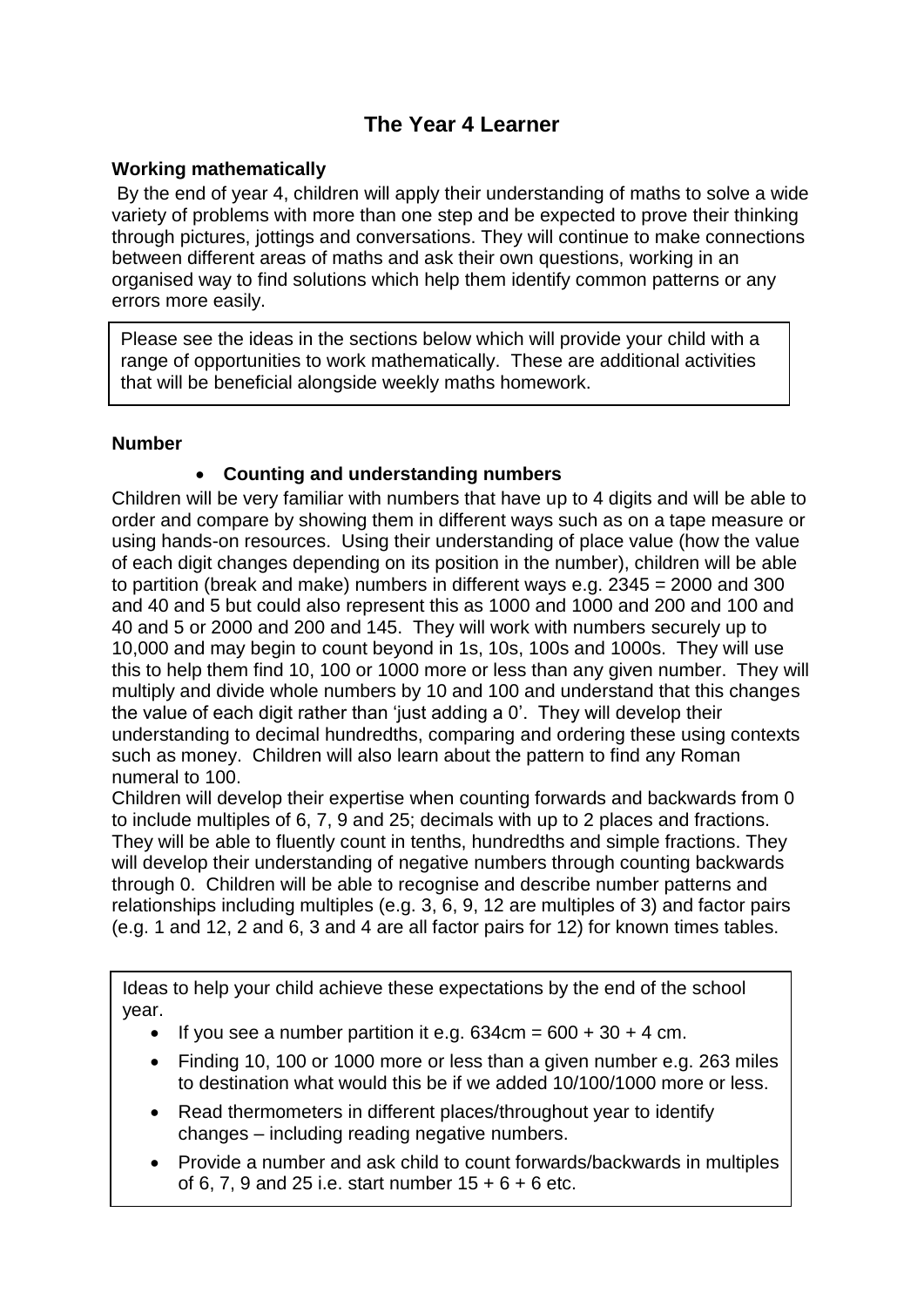## **Calculating**

Children will develop various strategies for solving  $+$ ,  $-$ ,  $x$ ,  $\div$  calculations mentally, using jottings when appropriate and for checking that their answers are sensible. Children will be encouraged to share their methods with others to help them see which work best, are quickest and most accurate. Over the course of the year, children will become fluent in all multiplication and division facts up to 12 x 12 and apply these facts to other problems e.g.  $232 \times 7 = (200 \times 7) + (30 \times 7) + (2 \times 7)$ . Children will use the = sign to demonstrate equal value e.g.  $3 \times 8 = 48 \div 2$  and solve missing number problems e.g.  $3 \times ? = 48 \div 2$ . They will explore patterns and rules for the times tables they learn and use pictures and objects to support their understanding.

Children will be required to solve problems accurately using the column addition and subtraction methods for numbers with up to 4-digits and explain how the methods work. They will use apparatus to secure their understanding of these. This will include addition and subtraction calculations with different numbers of digits (such as 1286  $+$  357); and numbers containing 0s (such as 8009  $-$  3231). They will use formal written methods of short multiplication and short division for two and three digit numbers by a single digit. Children who become very adept at these types of calculations will be stretched through problems such as those containing missing numbers so that they know when, if and why they need to use the methods.

Ideas to help your child achieve these expectations by the end of the school year.

- Ensure your child is confident in both division and multiplication facts up to 12x12 e.g. create a board game, Times Tables Rockstars, matching games, BBC Super Movers website <https://www.bbc.co.uk/sport/football/supermovers>
- Baking e.g. adding and subtracting quantities I have 100g and need 75g how many grams do I need to take away?
- Finding the difference between time It is 3.10pm, how many more minutes until the next hour.
- Any opportunities to practise addition, subtraction, multiplication and division including written and mental methods i.e. board games, baking, measuring, playing snooker, darts, timings of football matches etc.
- Opportunities to round up and down e.g. £4.68 what would be the nearest whole pound?

## **Fractions including decimals**

Children will develop their understanding of fractions by comparing to, or finding a part of, the whole. Through hands-on resources, pictures or jottings, such as a number line, children will add and subtract two fractions with the same denominator (e.g.  $2/3 + 2/3$ ). Children will solve problems involving fractions such as 'find  $\frac{3}{4}$  of 20 litres' using their knowledge of multiplication and division and through practical equipment. Children secure their understanding that fractions and decimals are different ways of expressing numbers and proportions.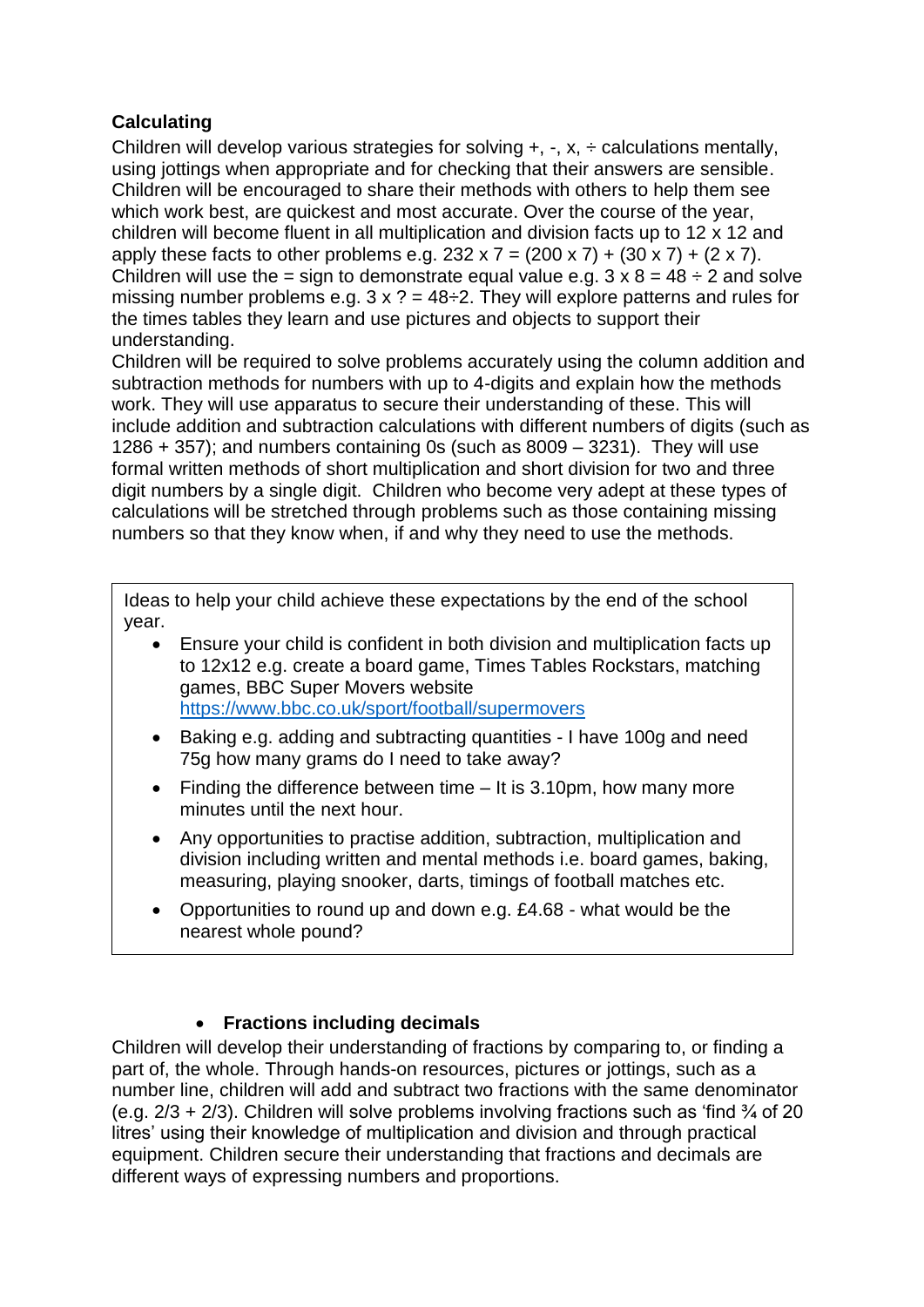Ideas to help your child achieve these expectations by the end of the school year.

- Find fractions of amounts whilst baking i.e. icing batch of cakes in 4 different colours.
- Cutting cake/pizza into required equal parts. Count out required number of biscuits/grapes, what fraction of whole does it represent?
- Share liquid into equal parts e.g. pouring drinks.

## **Measurement**

Children secure their understanding of place value and decimals to record measurements accurately. They use their understanding of multiplying and dividing by 10, 100 and 1000 to convert between different units of measure of length (km, m, cm, mm), weight (kg, g) and money (£ and p). Children will link their understanding of area to multiplication and describe how to find the perimeter of a rectangle quickly. Children will read and write the time accurately using analogue and digital clocks, including clocks with Roman numerals. They will convert between units of time (hours, minutes and seconds). Children estimate, compare, calculate and solve a variety of problems involving all units of measurement.

Ideas to help your child achieve these expectations by the end of the school year.

- Encourage your child to be involved in reading scales, e.g. when baking.
- Practise measuring objects and converting to nearest unit of measure e.g. mm to cm, cm to m.
- Compare drink bottle sizes e.g. how many 250ml/500ml would fit into a 2L bottle.
- Find opportunities to read analogue and digital clocks regularly, both 12 and 24 hour. Discuss journey times e.g. if it takes 90 minutes to complete a journey how many hours and minutes is this?
- Look at timetables when is the bus/train arriving? How long is the journey?
- Measure the perimeter of an area i.e. different rooms in a house. Compare and convert between cm and m.
- Opportunities to spend money, handling coins and working out change.
- Look out for Roman Numerals in the environment what date are they showing?
- Convert digits into Roman Numerals.